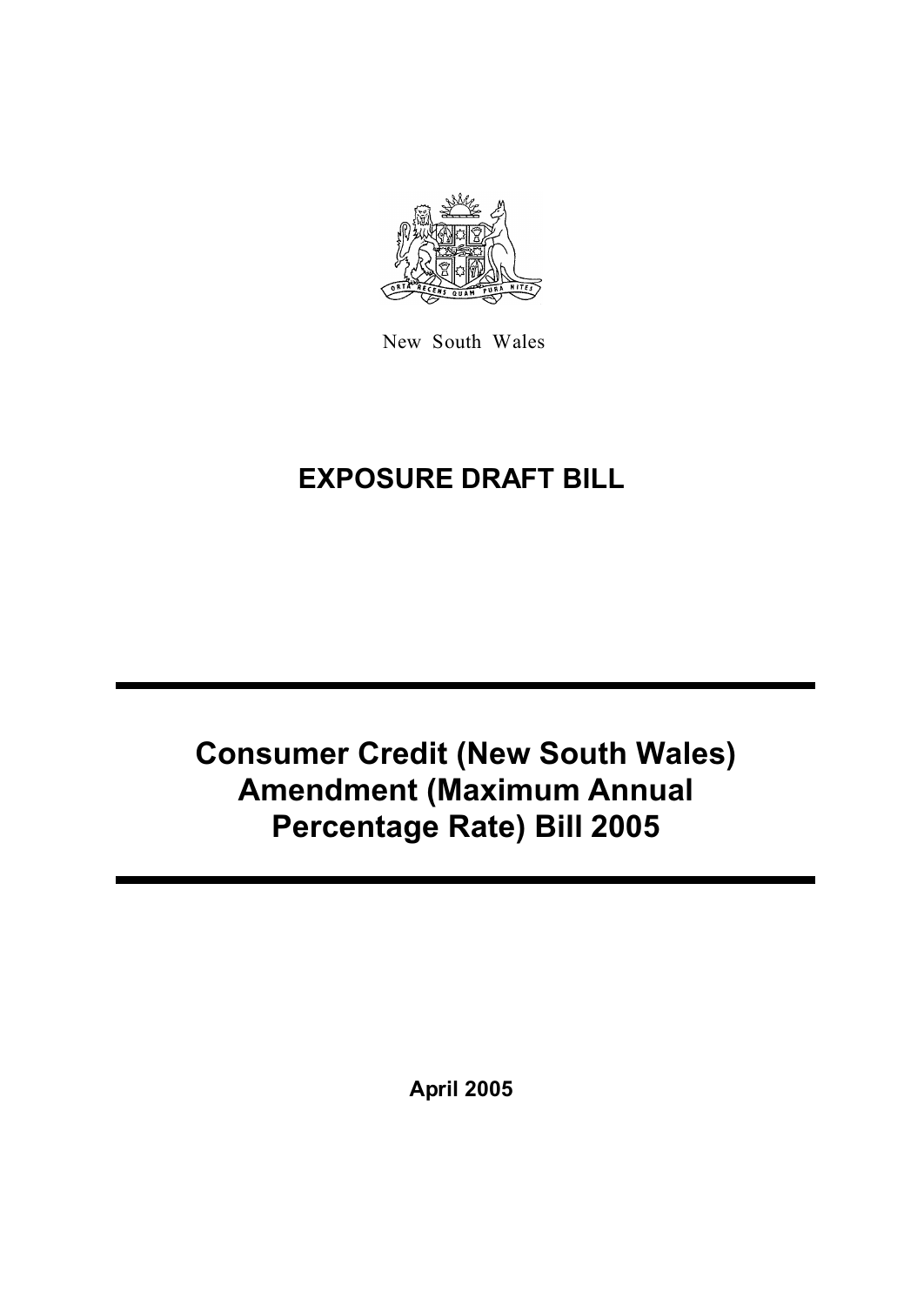

New South Wales

## **Consumer Credit (New South Wales) Amendment (Maximum Annual Percentage Rate) Bill 2005**

### **Explanatory note**

### Overview of Bill

Section 11 of the *Consumer Credit (New South Wales) Act 1995* (the *Principal Act*) enables a maximum annual percentage rate to be prescribed for credit contracts covered by the *Consumer Credit (New South Wales) Code* (the *Code*). The Principal Act together with the *Consumer Credit (New South Wales) Special Provisions Regulation 2002* (the *Principal Regulation*) currently set that maximum rate at 48% and provide that the calculation for determining the maximum annual percentage rate is to include interest charges and all credit fees and charges in the case of credit contracts that do not exceed 62 days.

The objects of this Bill are:

- (a) to amend the Principal Act to enable the making of regulations that require the calculation for determining the maximum annual percentage rate to include interest charges and all credit fees and charges for all credit contracts covered by the Code, and
- (b) to amend the Principal Regulation to provide that interest charges and all credit fees and charges are to be included for the purposes of calculating the maximum annual percentage rate for those credit contracts (with the exception of certain temporary credit facilities provided by authorised deposit-taking institutions).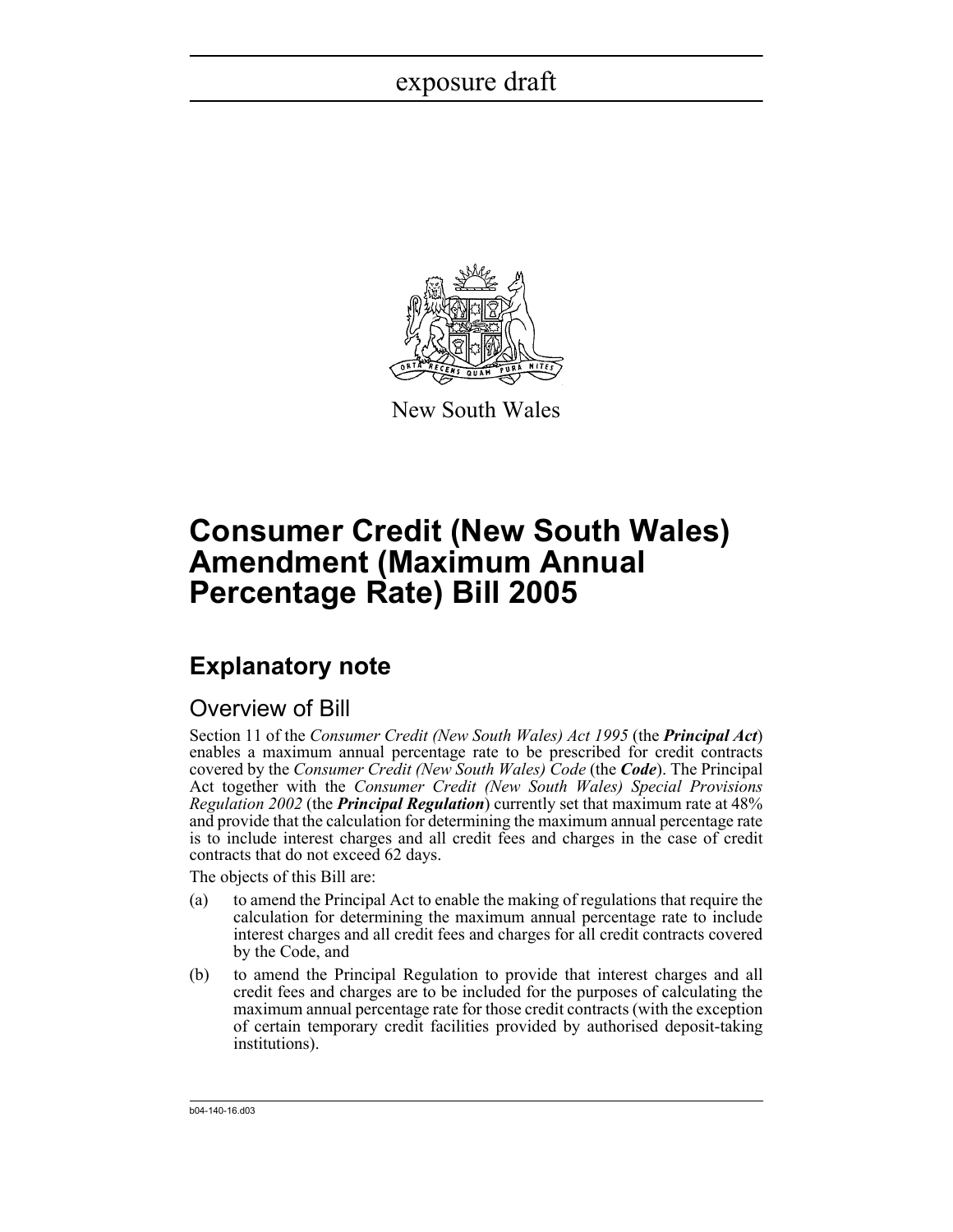Consumer Credit (New South Wales) Amendment (Maximum Annual Percentage Rate) Bill 2005

Explanatory note

### Outline of provisions

**Clause 1** sets out the name (also called the short title) of the proposed Act.

**Clause 2** provides for the commencement of the proposed Act on a day or days to be appointed by proclamation.

**Clause 3** is a formal provision that gives effect to the amendments to the Principal Act set out in Schedule 1.

**Clause 4** is a formal provision that gives effect to the amendments to the Principal Regulation set out in Schedule 2.

### **Schedule 1 Amendment of Consumer Credit (New South Wales) Act 1995**

**Schedule 1 [1]** amends section 10B of the Principal Act, to apply the disclosure requirements contained in section 10B of the Principal Act (relating to interest charges and the annual percentage rate) to all credit contracts covered by the Code (as outlined in the overview).

**Schedule 1 [2]** substitutes section 11 of the Principal Act, with the effect described above in paragraph (a) of the overview.

**Schedule 1 [3]** amends section 14 of the Principal Act to enable the making of regulations of a transitional and savings nature consequent on the enactment of the proposed Act.

### **Schedule 2 Amendment of Consumer Credit (New South Wales) Special Provisions Regulation 2002**

**Schedule 2 [1]** inserts clause 7 (2)–(4) in the Principal Regulation, with the effect described above in paragraph (b) of the overview.

**Schedule 2 [2]–[5]** contain consequential amendments.

**Schedule 2 [6]** applies the amendments to existing credit contracts.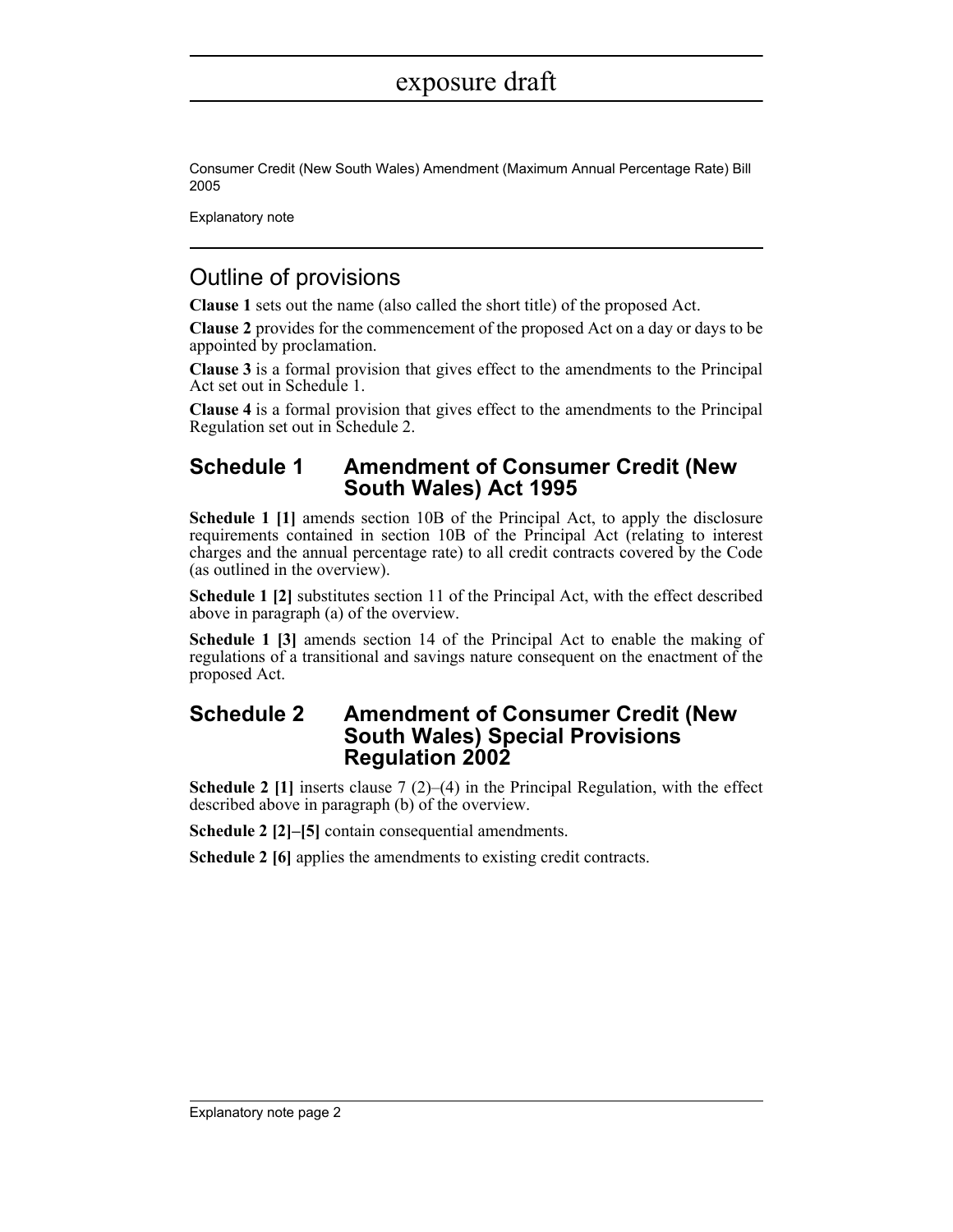

New South Wales

## **Consumer Credit (New South Wales) Amendment (Maximum Annual Percentage Rate) Bill 2005**

### **Contents**

|                                                                                      | Page |
|--------------------------------------------------------------------------------------|------|
| Name of Act                                                                          |      |
| Commencement                                                                         |      |
| Amendment of Consumer Credit (New South Wales)<br>Act 1995 No 7                      | 2    |
| Amendment of Consumer Credit (New South Wales)<br>Special Provisions Regulation 2002 | 2    |
| Amendment of Consumer Credit (New South Wales)<br>Act 1995                           | 3    |
| Amendment of Consumer Credit (New South Wales)<br>Special Provisions Regulation 2002 |      |
|                                                                                      |      |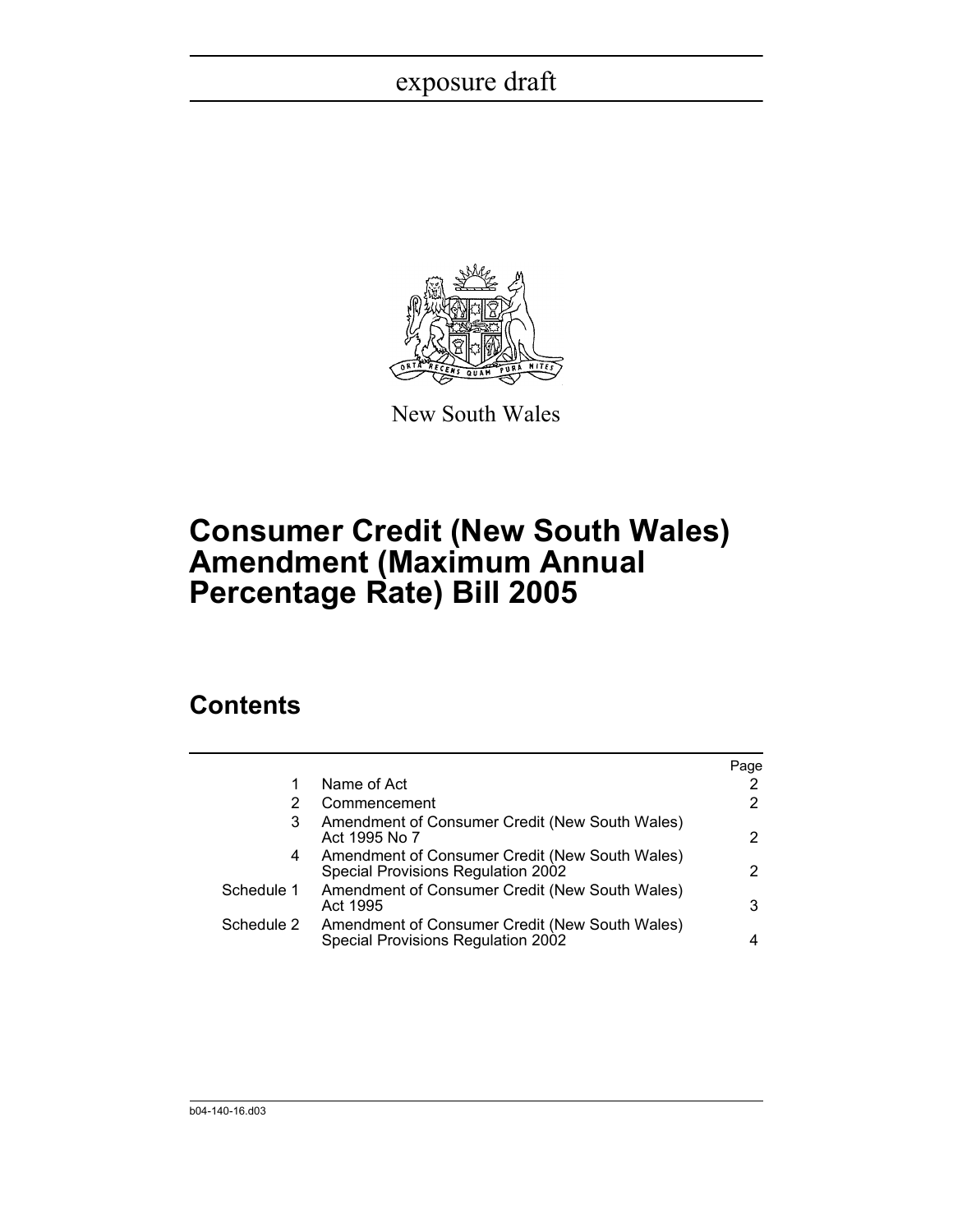

New South Wales

## **Consumer Credit (New South Wales) Amendment (Maximum Annual Percentage Rate) Bill 2005**

No , 2005

#### **A Bill for**

An Act to amend the *Consumer Credit (New South Wales) Act 1995* and the *Consumer Credit (New South Wales) Special Provisions Regulation 2002* with respect to the inclusion of fees and charges in the maximum annual percentage rates for credit contracts; and for other purposes.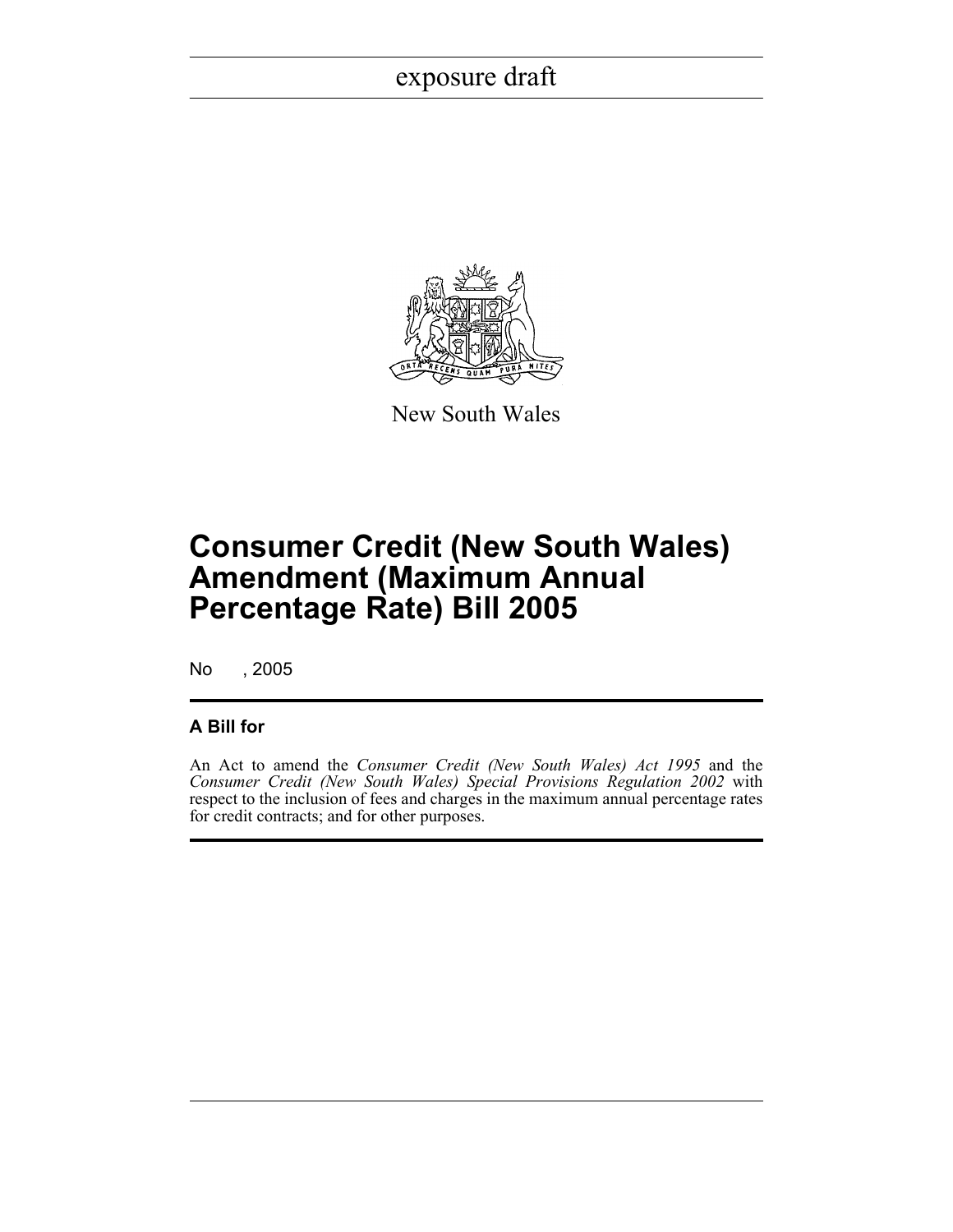Consumer Credit (New South Wales) Amendment (Maximum Annual Clause 1 Percentage Rate) Bill 2005

#### **The Legislature of New South Wales enacts:**

#### **1 Name of Act**

This Act is the *Consumer Credit (New South Wales) Amendment (Maximum Annual Percentage Rate) Act 2005*.

#### <span id="page-5-0"></span>**2 Commencement**

This Act commences on a day or days to be appointed by proclamation.

#### <span id="page-5-1"></span>**3 Amendment of Consumer Credit (New South Wales) Act 1995 No 7**

The *Consumer Credit (New South Wales) Act 1995* is amended as set out in Schedule 1.

#### <span id="page-5-2"></span>**4 Amendment of Consumer Credit (New South Wales) Special Provisions Regulation 2002**

The *Consumer Credit (New South Wales) Special Provisions Regulation 2002* is amended as set out in Schedule 2.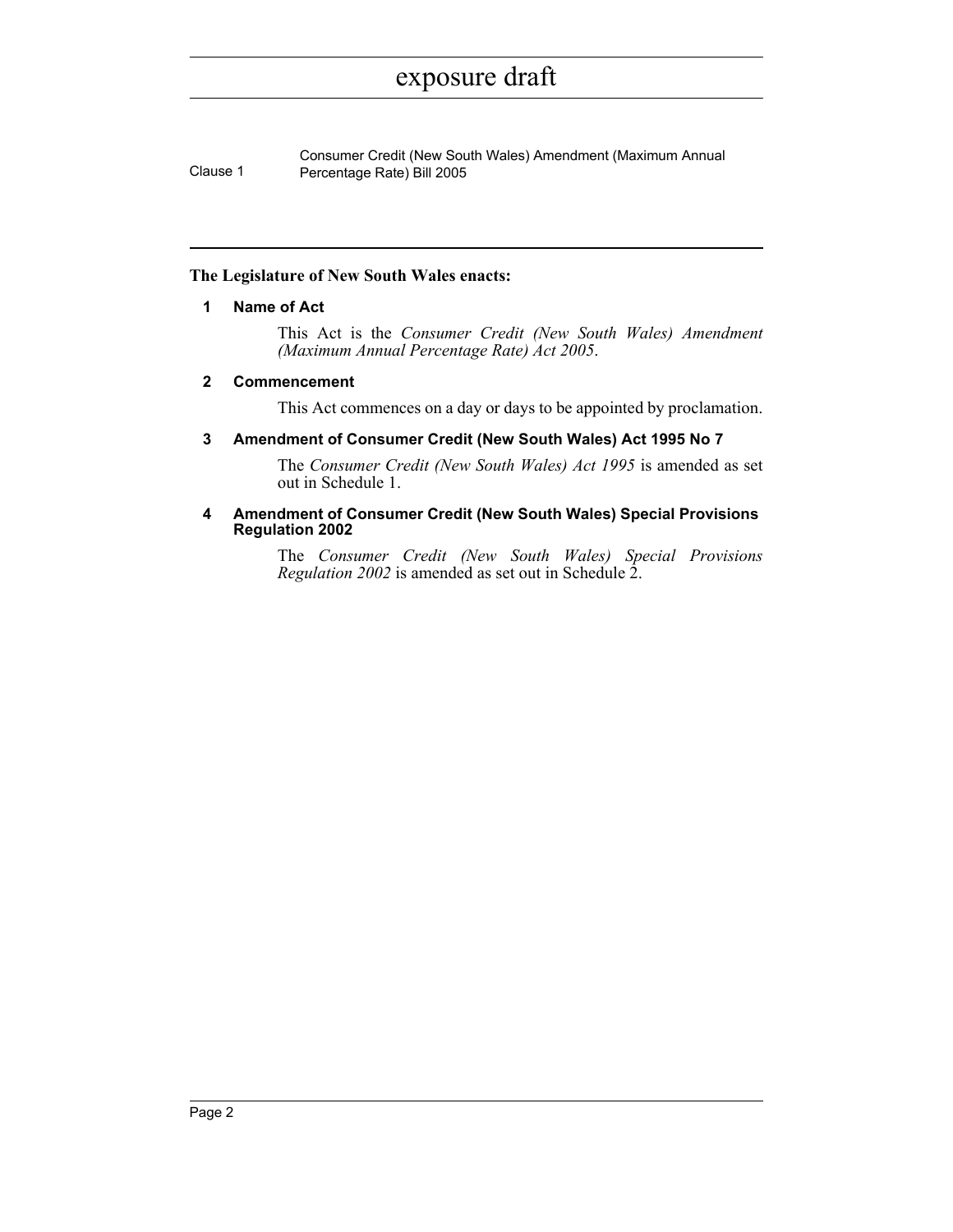Consumer Credit (New South Wales) Amendment (Maximum Annual Percentage Rate) Bill 2005

Amendment of Consumer Credit (New South Wales) Act 1995 Schedule 1

### <span id="page-6-0"></span>**Schedule 1 Amendment of Consumer Credit (New South Wales) Act 1995**

(Section 3)

**[1] Section 10B Disclosure of cost of credit as annual percentage rate** Omit section 10B (1).

#### **[2] Section 11**

Omit the section. Insert instead:

#### **11 Maximum annual percentage rate**

- (1) The regulations may prescribe a maximum annual percentage rate for a credit contract or class of credit contracts to which the *Consumer Credit (New South Wales) Code* applies.
- (2) The regulations may require interest charges and all credit fees and charges under a credit contract or class of credit contracts to be included for the purpose of calculating the maximum annual percentage rate under the credit contract for the purposes of subsection  $(1)$ .
- (3) Division 2 of Part 2 of the *Consumer Credit (New South Wales) Code* applies in relation to such a maximum annual percentage rate as if that rate had been prescribed by that Code.

**Note.** The effect of subsection (3) is that a contract is void to the extent it imposes a monetary liability prohibited under subsection (1) and that any amount paid under the contract may be recovered. In addition the credit provider is guilty of an offence for entering into such a contract.

(4) Nothing in this section affects the powers of the Court under Division 3 of Part 4 of the *Consumer Credit (New South Wales) Code* in relation to a contract that is not, by reason of this section, void.

**Note.** Division 3 of Part 4 allows (among other things) the Court to re-open unjust transactions.

#### **[3] Section 14 Special savings and transitional regulations for New South Wales**

Insert ", the *Consumer Credit (New South Wales) Amendment (Maximum Annual Percentage Rate) Act 2005*" after "the *Consumer Credit (New South Wales) Amendment (Pay Day Lenders) Act 2001*" in section 14 (1).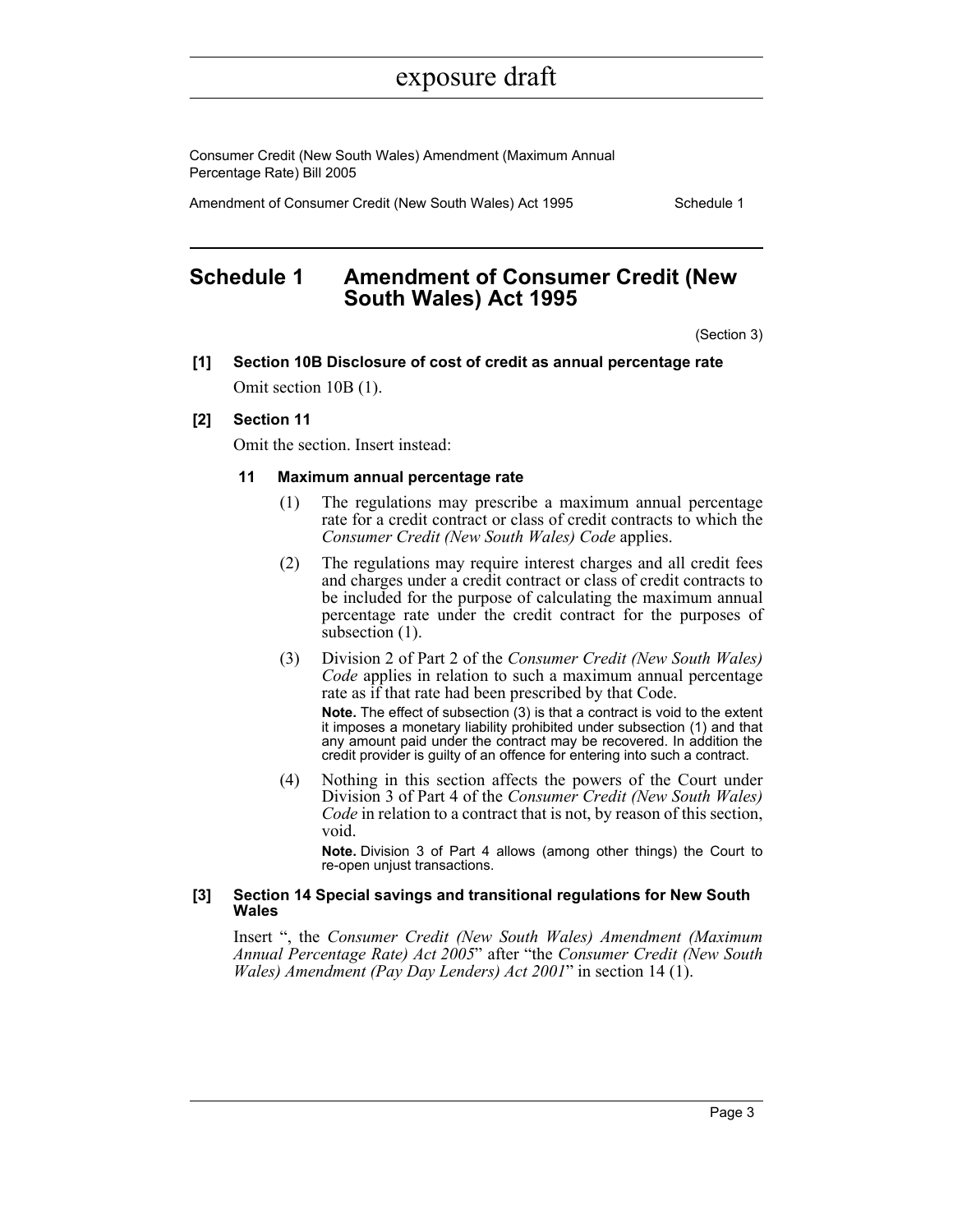Consumer Credit (New South Wales) Amendment (Maximum Annual Percentage Rate) Bill 2005

Schedule 2 Amendment of Consumer Credit (New South Wales) Special Provisions Regulation 2002

### <span id="page-7-0"></span>**Schedule 2 Amendment of Consumer Credit (New South Wales) Special Provisions Regulation 2002**

(Section 4)

#### **[1] Clause 7 Maximum annual percentage rate**

Insert at the end of the clause (but before the note):

- (2) Pursuant to section 11 (2) of the Act, interest charges and all credit fees and charges under a credit contract are to be included for the purpose of calculating the maximum annual percentage rate under all credit contracts to which the *Consumer Credit (New South Wales) Code* applies.
- (3) The maximum annual percentage rate is to be calculated in accordance with clause 8.
- (4) Despite subclause (2), any credit fees or charges arising from the establishment or maintenance of a temporary credit facility are not required to be included for the purposes of calculating the maximum annual percentage rate if:
	- (a) the credit provider is an authorised deposit-taking institution, and
	- (b) the debtor has or had an existing credit contract or debit account with that authorised deposit-taking institution at the time that the temporary credit facility is or was established, and
	- (c) the temporary credit facility is related to the existing credit contract or debit account.
- **[2] Clause 8 Maximum annual percentage rate for certain credit contracts** Omit clause 8 (1) and (8).
- **[3] Clause 9 Short term credit**

Omit the clause.

**[4] Clause 10 Disclosure of cost of credit as annual percentage rate** Omit the clause.